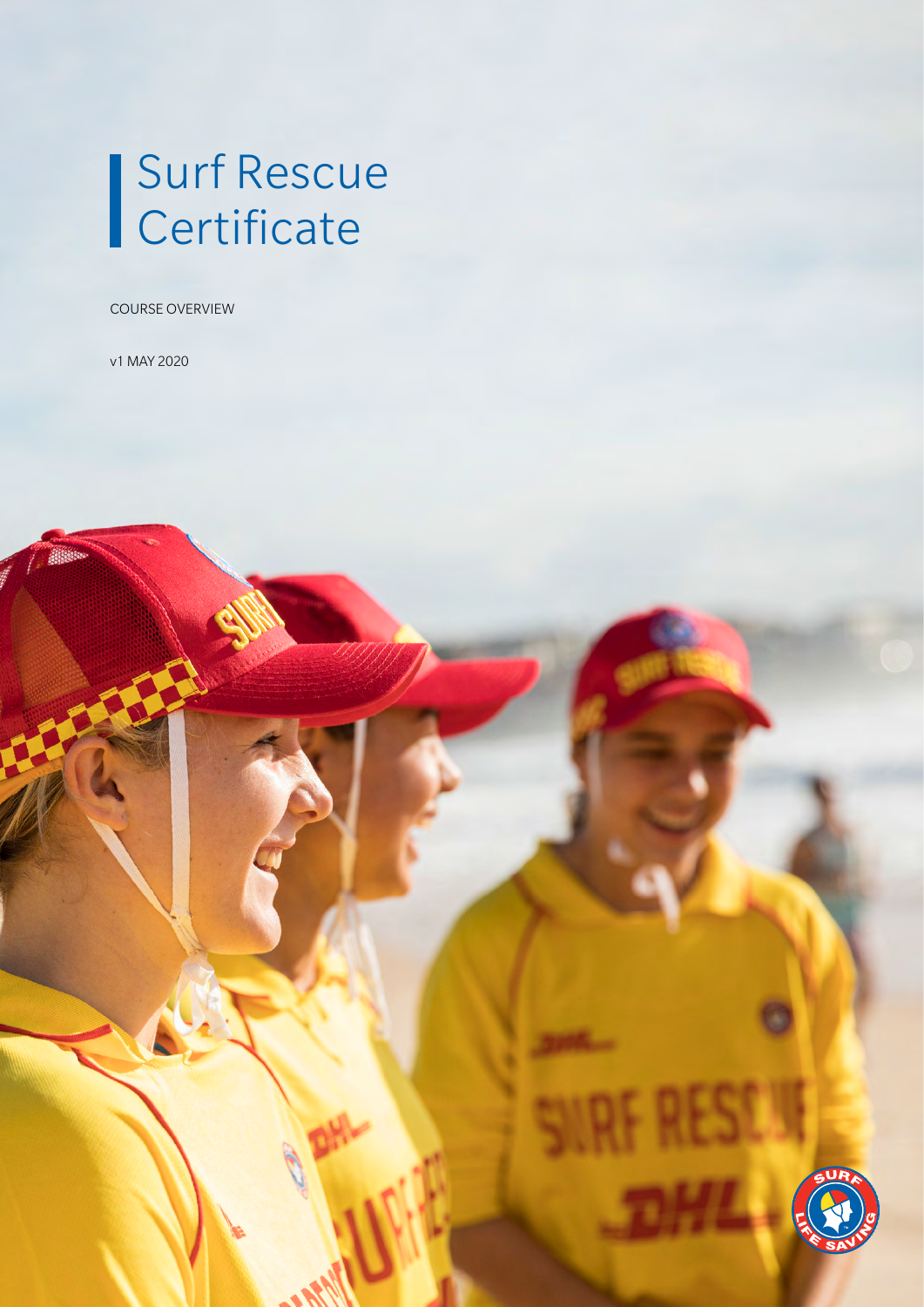## COURSE AIM

The aim of this course is to provide participants with skills and knowledge related to surf awareness, aquatic rescue operations, communication systems and equipment and resuscitation.

#### It is recommended for SLS members who wish to:

- perform in the role of SLS water safety personnel
- take on a lifesaving cadetship and join a lifesaving patrol.

## SURF LIFE SAVING ENTRY REQUIREMENTS

#### To commence training for the Surf Rescue Certificate you must:

- be a financial member of an SLS club
- be at least 13 years of age on the final assessment date
- complete an unaided swim of 200 m in 5 minutes or less (goggles and masks permitted) in a swimming pool of not less than 25 m, or over a measured open water course which will be observed prior to you undertaking any water training or assessment activities. Evidence of this must be provided to the assessor prior to commencement of the assessment for these units of competency/this SLSA award.

#### You will also need an everyday standard of language, literacy and numeracy skills to be able to:

- follow written, verbal and visual instructions
- read and interpret a range of signs and symbols
- read and interpret written information
- make basic mathematical calculations to carry out everyday activities
- keep accurate written records.

### WHAT YOU WILL LEARN

#### By the end of this course, you should be able to:

- 1. apply knowledge of the surf environment including hazards and surf conditions
- 2. apply surf skills and techniques for self-survival in the water while negotiating prevailing surf conditions with or without a flotation device
- 3. prepare for and respond to a rescue with appropriate rescue and personal protective equipment
- 4. participate in assessing a rescue scene
- 5. safely perform a rescue using appropriate equipment and rescue techniques while following Surf Life Saving procedures
- 6. conclude rescue operations in line with Surf Life Saving policies and procedures
- 7. safely use Surf Life Saving communications systems and radio equipment to support communications consistent with Surf Life Saving policies and procedures
- 8. apply fault-finding techniques and maintain Surf Life Saving radio equipment
- 9. respond to an emergency situation requiring cardiopulmonary resuscitation (CPR)
- 10. perform a primary victim assessment including cardiopulmonary resuscitation (CPR) and use of an automated external defibrillator (AED)
- 11. accurately report and convey incident details to emergency response services while maintaining confidentiality of records and information in line with statutory and Surf Life Saving policies.